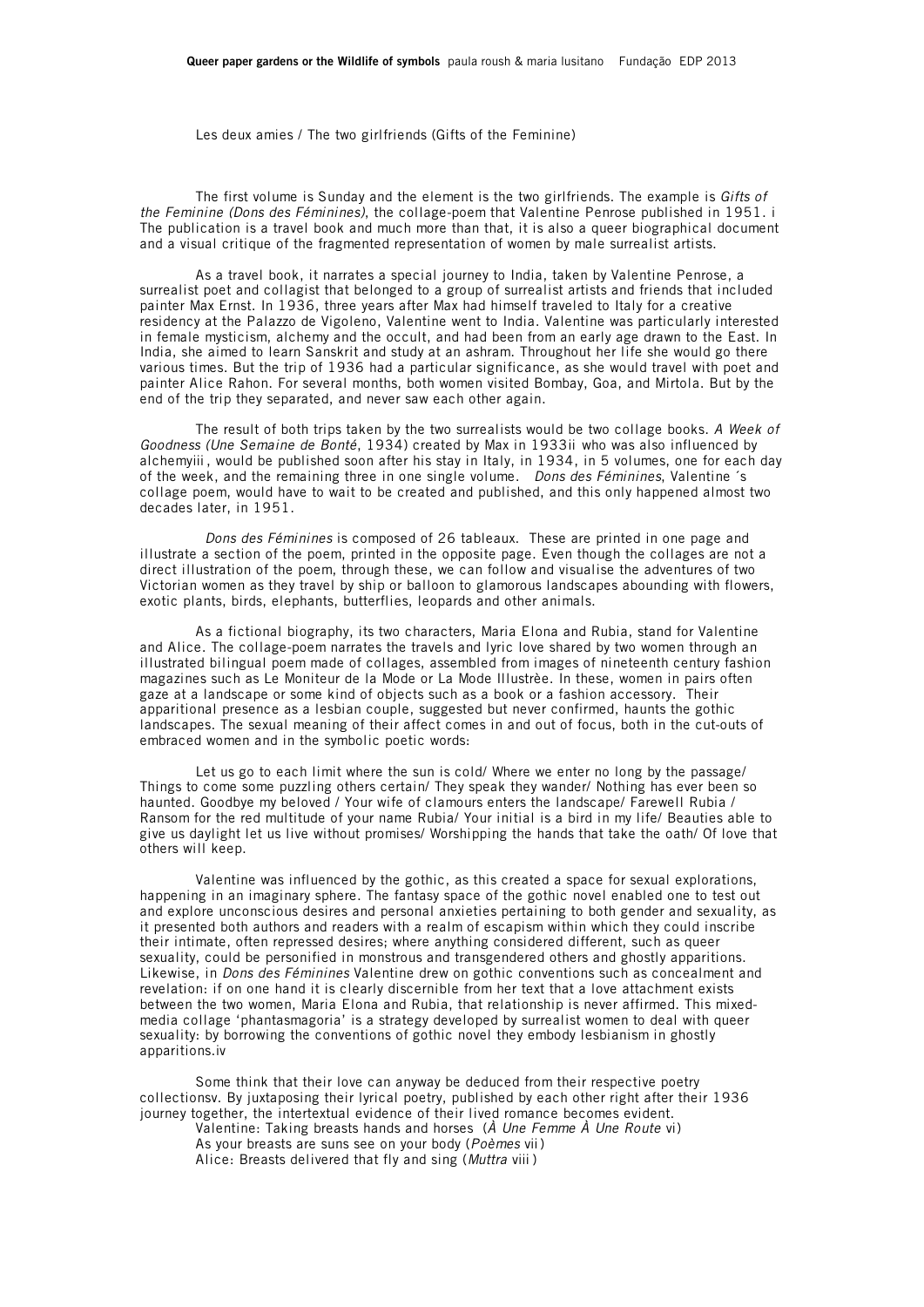## **Queer paper gardens or the Wildlife of symbols** paula roush & maria lusitano Fundação EDP 2013

In spite of its apparitional aesthetics (visible yet concealed), *Dons des Féminines* proposes a radical representation of the female couple in art. The cruising ladies dress for gender balance: they travel wearing feminine Victorian dresses, mixed with male accessories; other time dressing fully in men's clothes. They embrace one another and look into each other's eyes. This staging of female intimacy in the exotic garden was a veiled coming out of Valentine Penrose in the surrealist context of her male peers that failed to ever recognize the revolutionary impact of the female couple in art and in life. The free association of images and words practiced by Valentine in *Dons des Féminines* was a political strategy to overcome surrealist censorship of the female couple. "For surrealists, whilst the erotic image of the woman was the key to revolutionary transformation of consciousness, they always stood away from female homosexuality as if it was not revolutionary or as if the unconscious was heterosexual." ix

In that context, Paul Eluard's preface to the book was an exception and can now be read as a precursor to contemporary queer and feminist criticism for the value he attributes to the girlfriends (les amies, in French): "The tale the girlfriend tells her lover has more serious charms than men's stories. Women's knowledge belongs to the woman. I lived in this impossible world. I suffered from this singular life, but I fought to live and lived to fight. My honesty was the clearest of my arms."x

The process of dismemberment of the female body put forward by cubist and surrealist modernity was essentially a men's work. For women, on the contrary, the integrity of their bodies represented that of their artistic identities. Valentine's collages had yet another role, as they were also a direct visual answer, to *Une Semaine de Bonté* by Max Ernst. Valentine's work suggests a corrective gesture in relation to Max's bound and beaten women, xi and ultimately a critique to the way surrealism represented the female form, in a conscious break with patriarchal hegemony. Both works share similar characteristics, as they juxtapose dated and obsolete images, producing a disruption to the usual codes of cultural representation of their times. In the space of the book, the artists experiment with gender roles and power relationships, through a process of selection and rearrangement of old fashioned images that if in the case of Max, revolved around "phallic dominance, the incarceration of the female, and the active passive binary of the male/female configuration;" in Valentine's work, on the contrary, the collage process enables "an egalitarian female economy of exchange." xii

The mise-en-scéne of the unconscious (A Week of Goodness)

The Second volume is Monday. The element is the mise-en-scéne of the unconscious, and the example is *A Week of Goodness*, the collage novel by Max Ernst.

In 1933, Max left Paris, and with a heavy suitcase in his hand, he took the train and traveled to Vigoleno. *A week of Goodness* resulted from his three week stay at the Palazzo of the countess of Vigoleno in Italy. Ernst brought with him a suitcase filled with nineteenth century pulp fiction, Le Petit Journal, old sales catalogues and encyclopedias, all gathered in used book stores and magazine stalls along the Seine, the literary equivalent to the flee market. From these old fashioned sources, Max cut out its beautiful engravings of outdated Victorian domestic interiors, filled with carpets and drapes, statues and ornaments, all dressed up in historical styles and natural motifs, distanced in time. With these, he built an imaginary world of torture, murder and catastrophe, in suggestive traumatic tableaux. As a visual archaeology of the unconscious, his collages concerned and represented the traumatic process of constitution of subjectivity and formation of sexuality, through the representation of primal scenes and castration fantasies. Xiii Max's collages evoked as well the interior iconography of the historical period that corresponded to the invention of psychoanalysis by Freud.

One could say that he Victorian interior, that had been so carefully built as a space of protection from a galloping industrial outside world, was literally convulsed through Max's scissors. The psychic unrest that was happening at a particular important moment (the pre years of second world war) disrupted Walter Benjamin's idea of the domestic sphere being a "refuge", a protective shell from the reality principle of the work place. $x^i$  On the other hand, the collages exposed the domestic interior as an image of bourgeois subjectivity, opened to the outside world and to the sexual and racial identities that threatened this ideal of Victorian domesticity.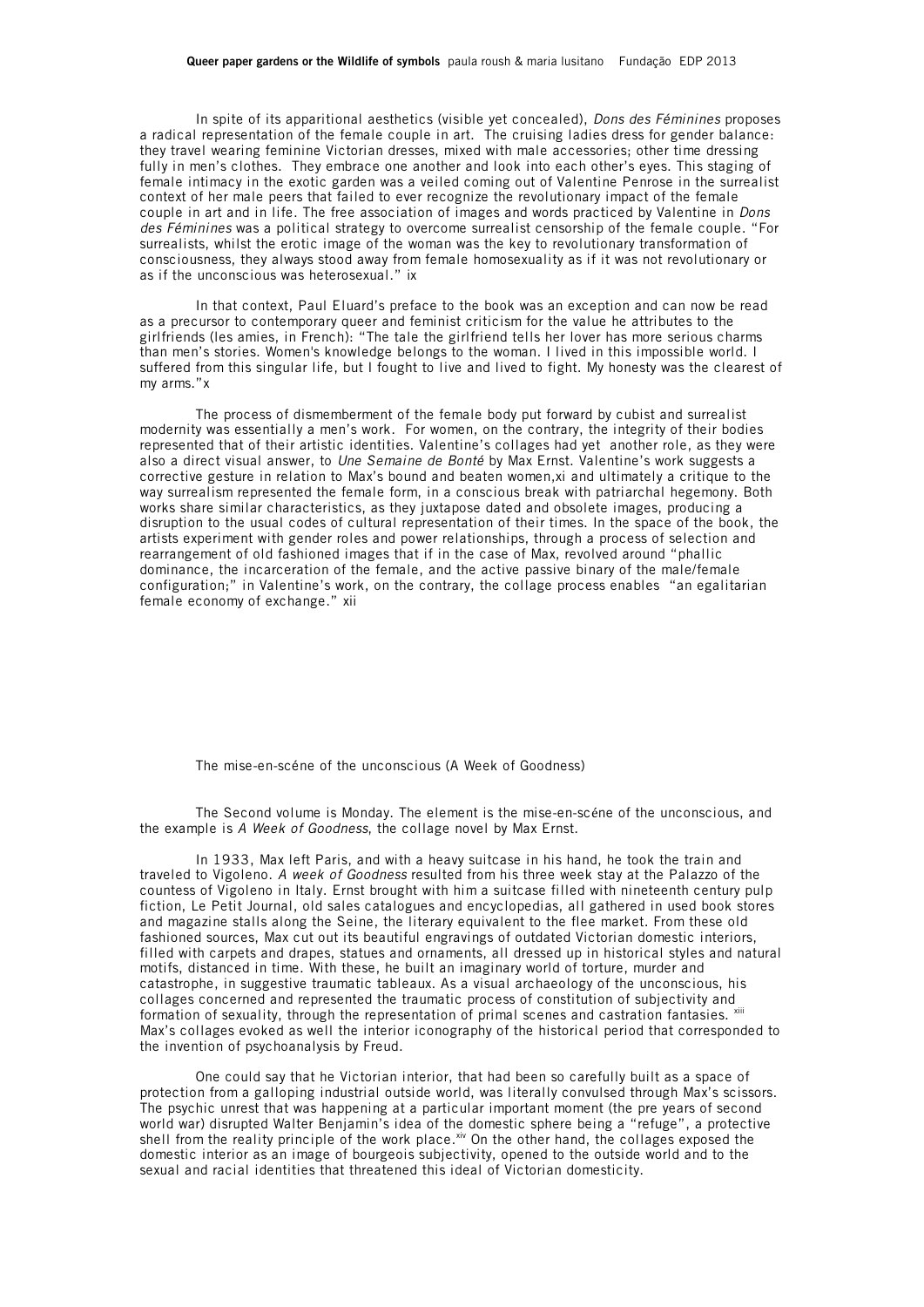## **Queer paper gardens or the Wildlife of symbols** paula roush & maria lusitano Fundação EDP 2013

A strong influence in *A week of Goodness* was the gothic novel, a literary genre that emerged in the eighteenth century and combined romanticism and horror, through plots occurring in the interior of haunted households. Some of Max's sources were cut outs from Jules Marin's pulp fiction novels, and the illustrations of Le Petit Journal, a populist weekly illustrated newspaper. Both sources relied on spicy tales of torrid love, torture, crimes and punishments, hatreds and jealousy that were heavily inspired by the gothic genre. These gave their popular readers what the elites got from the gothic genre: an aesthetic of pleasurable fears.<sup>xv</sup>

Both Max and Valentine were influenced by the gothic, as it created a space for sexual exploration, happening in an imaginary sphere. Whilst in *Dons des Féminines*, Valentine drew on Gothic conventions - such as concealment and revelation- to go into the queer relationship of her heroines, in *A Week of Goodness*, Max explored the darker side of the Gothic. Imagery coming from the penny-dreadful was rearranged into even more horrific new scenes in which women were "mauled, ravaged, and possessed by various winged and monstrous hybrids" $\dot{w}$  happening in the midst of Victorian drawing rooms and other uncanny domestic spaces. The monstrous androgynous figures that tormented the inhabitants in Max's homes reinforced the surrealist project of showing how the familiar domestic bourgeois world was one of violence and threat.

Max, who studied Psychology and was aware of Freud's theories, was most possibly familiar with the psychoanalyst's 1919 essay about the uncanny, that feeling of unease and strangeness, being aroused in a familiar place such as our home: Throughout the history of the "Uncanny", the house has remained embedded within the source of the explanation of what "commonly merges with what arouses fear in general". $^{xvi}$  The uncanny, just like the gothic, was intimately linked to the experience of writing a horrible tale that was strangely familiar and reading the same tale over and over again. As if the familiarity manifested in Ernst's choice of old fashioned interiors pointed to a representation of his own tormented childhood, read, interpreted and visualised through the technologies of subjectivity invented by Freud.

Max was born in a bourgeois German family, in the city of Brühl. His father, Philip Ernst had been a teacher of the deaf and an amateur painter with an extremely authoritarian personality. Assuming that A Week of Goodness represents Max (as it can be induced by the overwhelming presence of his alter ego, loplop, the bird man, in the collage-roman), then his uncanny book both evokes his traumatic past, filled with domestic violence, and hints at a chaotic future. Moreover, Max relates the historically obsolete to the psychically repressed at the very level of representation, making us wonder how did those representations, linger in the childhood of the surrealist members: What kind of childhood did the surrealists experience? Why did they produce so many monsters that were creepy meaning-making machines? And why was the gender and species of those disturbing monstrous figures so difficult to identify?

Max and Valentine's childhoods coincided with the beginning of psychoanalysis, photography and cinema, processes that had enabled the formation of the optical unconscious. xviii that cautiously experimented with ways to represent our dreams, minds, desires and other unspeakable forces. The illustrations that both used to produce their collages, had as their own source many of those first photographs, that could be seen as even more marvelously uncanny in those early days. They were both the mirror of someone being represented and what Roland Barthes identified as being there in every photograph: the return of the dead.  $x<sup>i</sup>$ 

It would be that wealthy bourgeois sector of society that would travel to Vienna to meet the famous young doctor living on Bergstrasse 19, that later on influenced tremendously Max and Valentine's readings of the world: Sigmund Freud. In the early days of his career, Freud had traveled to Paris and had worked with the French physician Jean Martin Charcot, to study his research on hysteria. Charcot who was also trained in art and an art collector deployed extensive artistic methodologies to deal with the clinical symptoms. He collaborated with photographers and illustrators to document the hysterical changes brought upon the female body, and staged the hysterical condition in theatrical lectures where the diagnosed women performed for the audience.  $\frac{x}{x}$  These resulted in a series of publications where photography, drawing and text gave rise to the hysterical body manufactured by the medical doctors for an audience that consumed the spectacle of hysteria both through live demonstrations and published evidence.<sup>xxi</sup> In the last volume of A Week of Goodness, Max has indeed used images of the hysterics derived from Charcot 's documentation,<sup>xxii</sup> clearly revealing through this act, the way his book mirrors and reveals the becoming-hysterical of the interiors, and the way the photocollage techniques mediate the female body.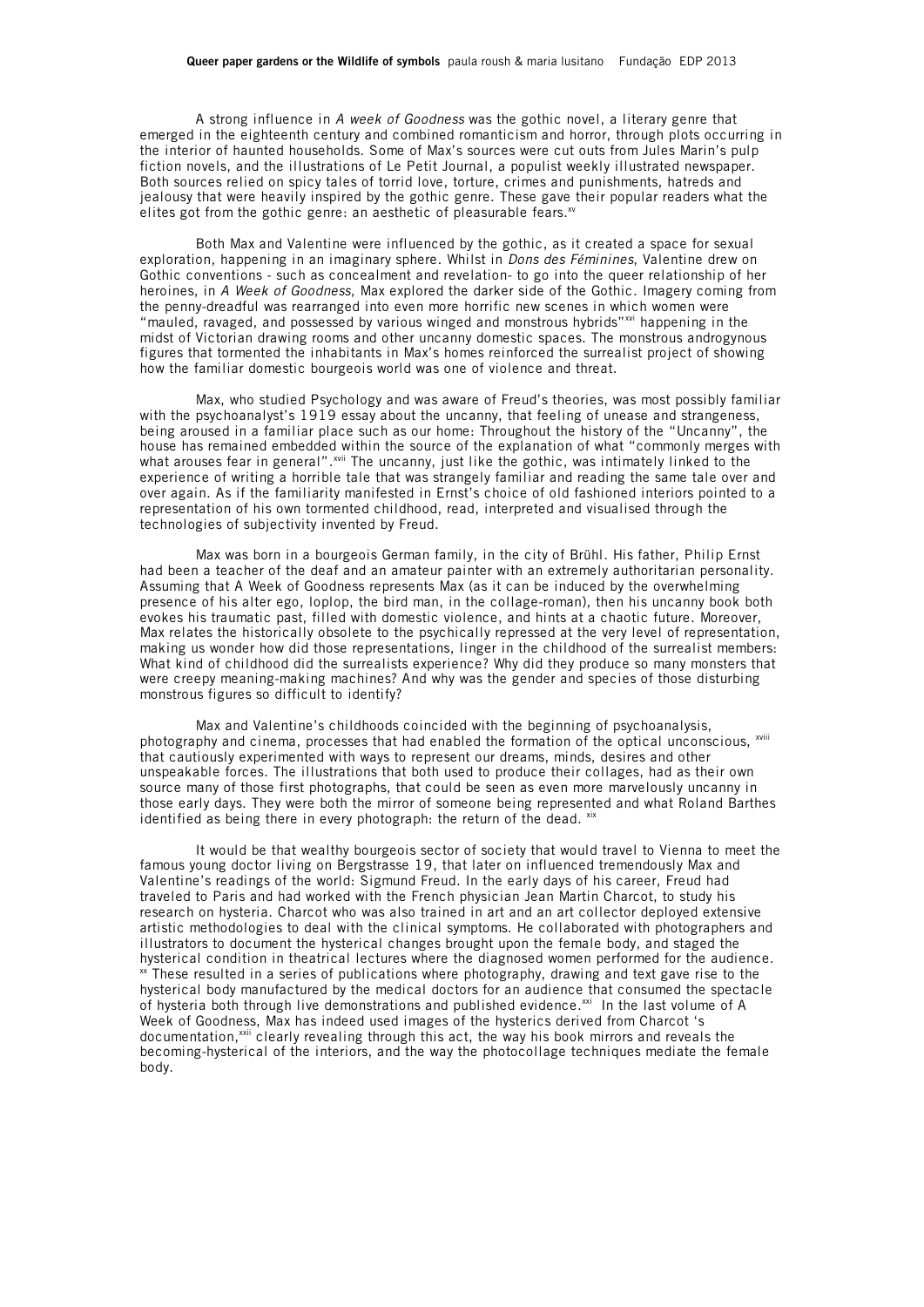The photoalbum in the drawing room (cardomania), the album of Madame B.

The third volume is Tuesday and the element is the photoalbum in the drawing room, or cardomania. The example is the album of Madame B., aka Marie-Blanche-Hennelle Fournier, one of the several Victorian women behind the creation of the new medium of the photocollage album in the 1860s.

It all began with the invention of the carte-de-visite – a pocket size photographic portrait – that in the 1850s started a new craze for card exchanging and collecting. This inexpensive, easily reproducible and portable photographic portrait made it possible for people with means to carry their own photographic carte-de-visites and exchange them with family, friends and social acquaintances, like today one exchanges business cards. This frenzy in card exchanging and collecting became known as cardomania and the next step in this art form was the creation of elaborated and colourful painted backgrounds where the photographic portraits became part of witty painted fictions, organized in photoalbums.

Amongst the most prominent photocollage artists of their time were Lady Filmer (aka Mary Georgiana Caroline), Georgina Berkeley, Elizabeth Pleydell-Bouverie and Jane Pleydell-Bouverie, Eva Macdonald, Maria Harriet Elizabeth Cator, and Constance Sackville-West. These women living in England in the 1850s and 1870s, embarked in what can today be best described as a selfpublishing adventure that challenged the rules of sociality and photo representation in Victorian England. xxiii

The photocollage albums were radically different from the middle class albums. By cutting out cartes-de-visite, pasting them into painted backgrounds and adding additional decorative and narrative elements, the producers of photocollage transformed a reproducible medium into something wholly unique. Browsing through the pages of some of the photocollage albums, one can see In Madame B's album, for example, a playful engagement with the conventions of portraiture. In a page from the album there is a collage of men's heads cut out from studio photo portraits and inserted into a gigantic watercolor of butterfly wings. xxiv

Another photocollage artist of the same period, Kate Edith Gough, in a page from the Gough Album, glues women's heads cut out from their studio photographic portraits onto the painted bodies of swimming ducks gliding on a pond. In other albums, heads and other body parts are cut out from photo portraits and collaged into realistically painted drawing rooms filled with plinths, fantastical landscapes and everyday objects. In other pages, one can find watercolours of lakes, spider nets, playing cards, teacups and fans, where through the playful hands of the collagists, the photographic faces of members of society are rearranged into humorous combinations of hybrids half-human, half-animal and half-things.

One generation out from the invention of photography, the creators of the collaged photoalbum, that were mainly aristocratic women, explored photography's capacity to invent the realm of fiction. In their hands the photographic portrait became a tool for the emancipation of photography from the burden of realistic photographic representation. <sup>xxv</sup> The photoalbum production anticipates the modernist (dadaist and surrealist) play with the unconscious through methods of photographic cut-up and collage. By playing with the fantastic and the hybrid, Victorian women were thus pioneering a long process about to begin: the one of representing the oneiric and the unconscious, that would be later on further explored by their grandchildren: the surrealists.

The photocollage albums were usually on display at the homes of their authors, usually in the drawing rooms. The drawing rooms were domestic spaces of socialization, used by wealthy circles of society such as the ones of Max and Valentine parents and grandparents. Regularly, friends used to gather in each other's drawing rooms, and browse the freshly printed illustrated newspapers and fashion magazines as well as the photocollage albums. These were filled with not only collages, but also poetic verses, and souvenirs of daily life. Those albums, neither private nor public, were socially shared and the theme of conversations.

Curiously, it would be precisely the spaces of the drawing rooms and their bourgeois social environment that decades later, would be savagely represented by Max Ernst in his collage novel *A Week of Goodness*. If Victorian photocollage artists had played with the depiction of their own social environments in a tender and humoristic way, Max's hysterical drawing rooms consciously evoked perverse desires such as sodomy and sadomasochism happening mainly over the defenseless bodies of women. In these, hybrid figures assault one other, and the monstrous other (such as the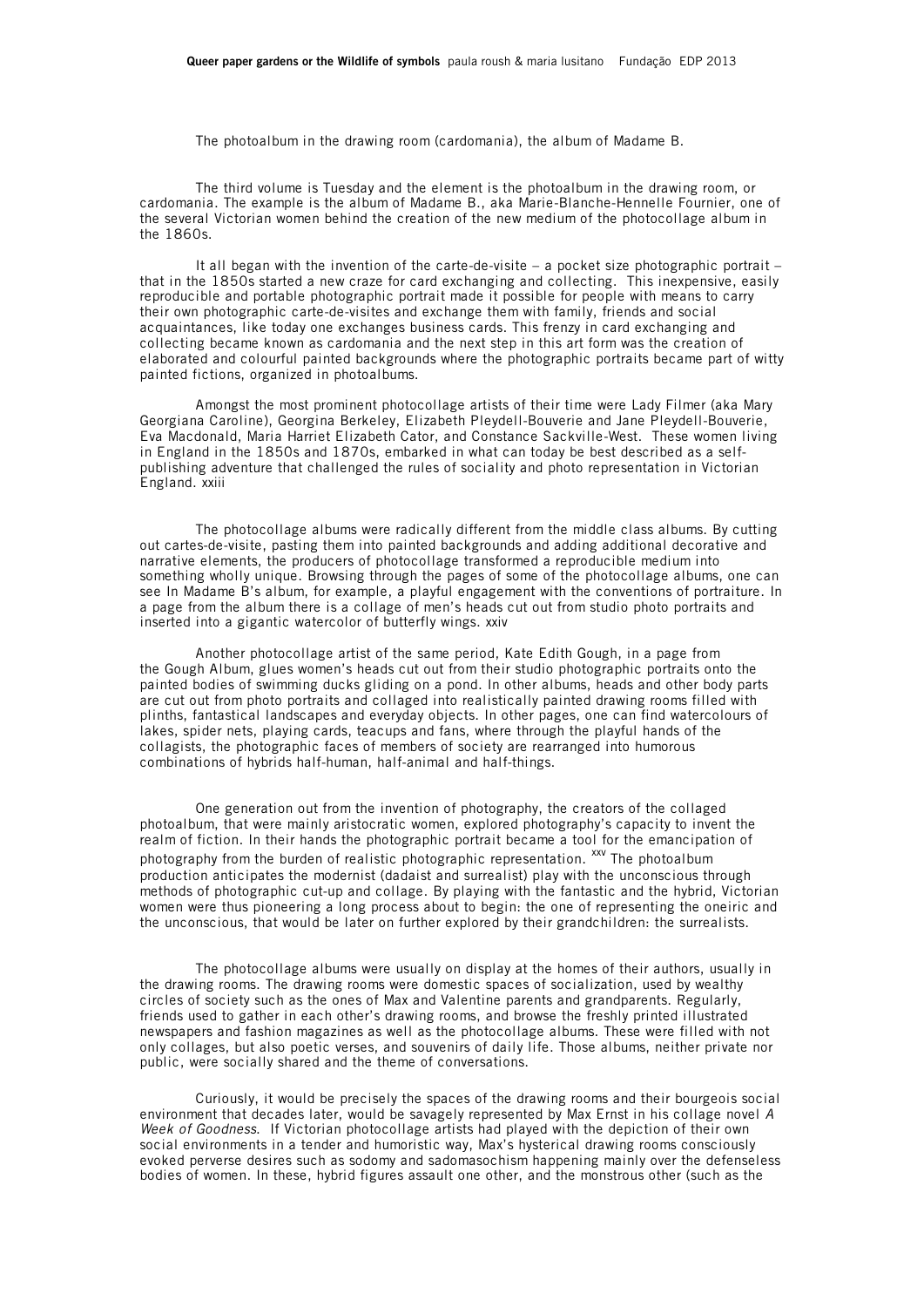oriental and the androgynous other) appear ghostly in the spaces of representation such as in paintings or mirrors on the walls.

The paper mosaick (Female cruising in the garden)

The fourth volume is Wednesday and the element is the paper mosaick. The example is *Flora Delanica*, the flower mosaics' masterpiece by Mary Delany that inscribes the invention of collage at the core of female landscape arts in the eighteenth century England.

We take up again the theme of the female couple in art, looking into earlier female artists who expressed queer love through garden projects and botanical imagery. With Mary Delany and Margaret Bentinck we cross into a different context. In the mid eighteenth century, British wealthy women met in their properties and drawing rooms to practice landscape arts, a genre that offered them an interdisciplinary language through which they could express their intimate wishes. They engaged with the direct manipulation of the lived environment as medium, for example in garden design, or used landscape imagery as a central motif or metaphor for same-sex desire, in collage, drawing and poetry. Their collaborations enabled unique garden spaces for female cruising and new representations of female queer sexuality.

Mary Granville Pendarves Delany, born in 1700 was an aristocratic artist that by the age of seventy decided to embark on an immense journey: over the course of a decade she produced nearly one thousand botanical illustrations in paper mosaick (her term for her collage work), a project entitled *Flora Delanica*. Exploring for the first time in the history of botanical illustration the use of paper collage, Mary illustrated many of the estimated seven thousand plants that arrived in Britain in the eighteenth century. These collages were a product of the British Imperial travels of discovery of an exotic colonial world.

Delany's flower mosaics contributed to a tradition, following Linnaeus, of seeing the heterogeneous and sometimes 'homosexual' life of plants as analogous to and expressive of human sexuality and sexual variation. *Flora Delanica* resulted as well from Mary's porous boundaries between platonic friendship and eroticism as it was produced and perfected while she spent six months of the year, for various decades, living with her best friend, Margaret Bentinck, also known as the Duchess of Portland, at the latter's Buckinghamshire property: the Bulstrode estate.

Mary was part of a self-conscious community of intimate women friends in the cosmopolitan cultures of eighteenth century London and Dublin that fell along a continuum from sexual intimacy to chaste mutual devotion. They experienced friendship associating it both with "wisdom" in the Ciceronian fashion, as well as with a more "delicious" experience linked to Epicureanismxxvi. One of her best friends, with whom she developed an intimate relationship that would last forty years, was Margaret, a married woman of great wealth and a mother of five children that experienced throughout her life lived various intimate friendships with women. Mary became one of these, and perhaps the privileged one, and their partnership resulted in various creative projects. Mary, who had been married as well, used to live half a year at the Duchess property in Bulstrode. There, various intellectuals including botanists and landscape designers used to gather, and in that stimulating and creative environment, she would work as a collage artist and as a garden landscape designer.

Two garden landscape designs Mary is well known for are female grottos, unique garden spaces for female cruising and intimacy that exist now only in drawings that serve as the sole reminders of her extraordinary work. The first of them, *The Beggar's Hut* was created in Delville, Ireland, her family's estate, and shows an appropriation of the Ribald garden aesthetics. Whilst other eighteenth century male landscape designers used sexual symbolism in the garden, creating grottos featuring "venus temple" and "venus mound" to imitate a woman's belly and vagina with earth and stone, Mary goes a step further and decorates hers with glued shells, an innovation that she dedicates to Margaret, herself a shell collector. The second project later built at Bulstrode, Margaret's estate, also involves an extensive decorative use of shells and other artworks that they used to embellish the grotto, in a collaboration that took many years to complete.

From a contemporary queer perspective, Mary's garden projects can be seen as explorations of female intimacy. Her garden spaces enabled female cruising, as in her grottos; female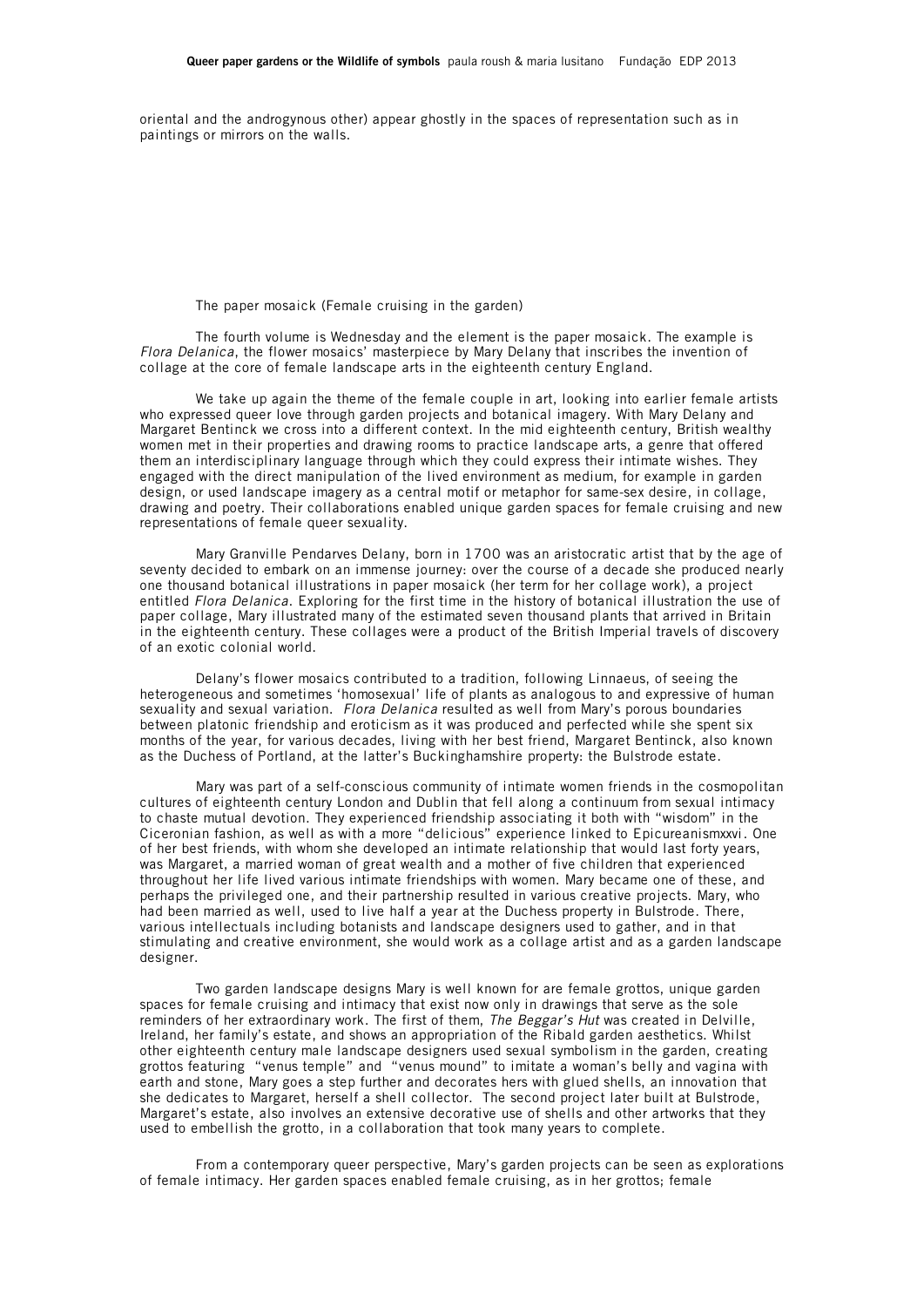encounters could take place away from home and still safe, in the self-built space of the garden enclosure. xxvii Mary's landscape designs and her botanical collages of flowers coming from all over the British Empire could be seen as suggesting something else which is also present in the travel metaphors of Valentine's collage-poem: the exotic outdoors was a space of escapism, as it facilitated the fulfillment of transgressive desires. That space, in contrast to the closeted one of the bourgeois home, was inspired by a certain vision of the other, the one living in an out there, in the East, that was full of sensuous promises.

Valentine Penrose also worked with exotic landscape imagery in her collages. In these, pairs of women travelling together crossed varied outdoors environments. The domestic interiors, when present, were fragmented and dislocated towards the outside, and were mingled with images of galleries, museums, urban plazas, natural parks, and riverside spaces, populated with an iconography of travel and motion, such as boats, ships and balloons. Escaping from the hysteria of the interior into a landscape dream world, Valentine forged a space where there was no hegemonic order and the occasional benign hybrid creatures she had created in her collages were no authority figures but emblems of transcendence. xxviii The images were accompanied by her writing that with poetic fluidity also insinuated flights and passages. This created a sense of movement that placed emphasis upon the role of the subject as a process, rather than fixed by constricting structures.

In order to suggest the exotic landscape and the idea of travel, Valentine profusely used elements of flowers and fauna in her collages. These flowers evoked both the Victorian past time of floriography (also widely used by the Victorian photocollagists) and the French poetic floral symbolism. Her use of floriography, linked her to a long tradition that may have started when botanical taxonomies began to be used as metaphors for gender and sexuality. This emerged in the eighteenth century when Linnaeus's taxonomic system for the classification of plants, started to be explored by other women, the most notorious of which was Mary Delany, the inventor of the paper collage.

If Mary, an aristocratic lady of the eighteenth century had only been able to travel abroad indirectly through her work of delicate paper collages illustrating outlandish plants, two hundred years later Valentine would go to India various times, on exploratory and educational trips similar to the ones done by various male explorers from the eighteenth century onwards. One of these had been Captain Cook that in one of his trips had traveled in the company of the botanists that would later on work side by side with Mary.

The result of various travels that began in the eighteenth century was a certain fabricated vision of the East in the west, through the eyes of the dominant power. xxix Not only written texts, but also visual imagery, contributed to an Orientalist type of discourse that reified the narrative of the exotic East as being a dreamland inhabited by the primitive other to whom everything was permitted. This was quite evident in one of the most recurrent themes of the 'Orientalist painting' that were bathing scenes happening in the harem. These pictured various women, sometimes with occidental faces, bathing together in large bath-pools located in the palaces' patios, decorated with sculpted columns and sumptuous tapestry. Expressions of sensuous desire between women were openly evoked in Orientalist paintings, as love between women was an important parcel of the male sensuous imaginary. One could say that what was subtly suggested in Mary's botanical collages and Valentine's travelling female couples, present in *Dons des Féminines*, existed uncovered in these paintings, that even though obviously designed to provide visual pleasure to the male spectator, inspired a collective vision in the West of the queer type of pleasures that the East could offer xxx. That vision was the possibility of love happening between women.

*Dons des Féminines*, that in English is translated as "gifts of the feminine" could furthermore be interpreted as a metaphor for the materiality of the gift: the exchange of gifts between women proposes a feminine libidinal economy xxxi in which the gift circulates without debt. The literal offering of gifts is manifest in Valentine's collage-poem, for example through references to "nosegays" that are exchanged between the characters Maria Elona and Rubia. In such a sharing type of relationship neither participant is constituted as the giver or receiver, and the active/passive binary usually associated with heterosexual coupling is no longer appropriate. Likewise, Mary's bond with Margaret and her wider circle of female friends is itself based on a constant exchange of gifts, both art works they made, and objects they bought or collected. Both relationships, occurring within a gap of nearly two centuries, expressed a queer exchange of gifts and affects, happening in the context of the outlandish landscape.

If the good friends Mary and Margaret would remain together for various decades, from their meeting in 1736 until the Duchess died in Mary's arms in 1785, the surrealist couple Valentine and Alice Rahon would separate by the end of their trip. Unlike her fictional characters Maria Elona and Rubia, Valentine would return home, in a movement of enclosure that closeted again her hybrid sexuality, suggesting that in the gendered space of the bourgeois western home, sexual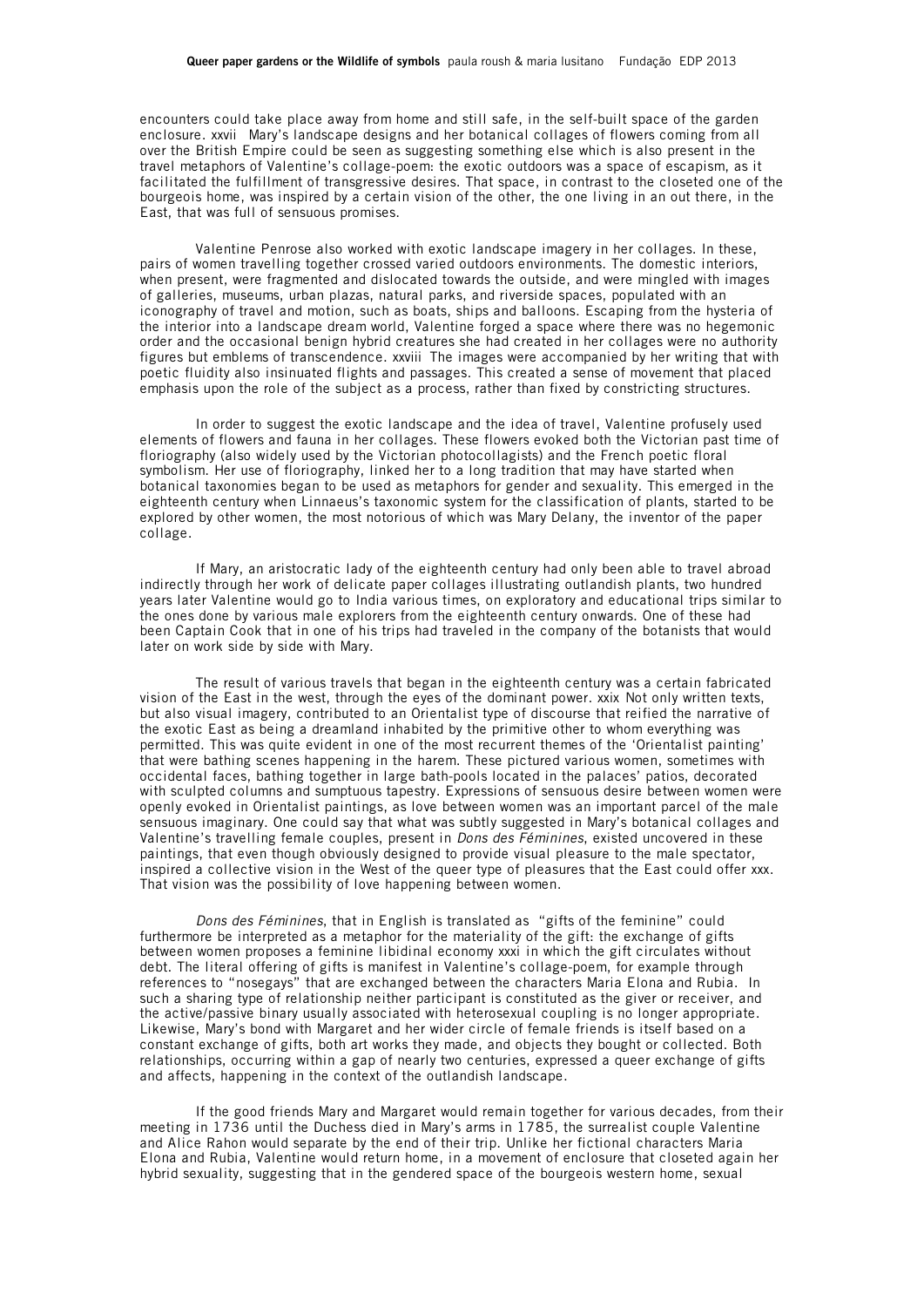transgression was just possible to express through the monstrous and mad. If queer desire was mostly placated, lyrical and unproblematic in *Dons des Féminines*, that was possible precisely because it was located in the East, and not at home, a home that would always remain in a certain way strange and uncanny to her. Likewise, just as Max Ernst had explored the darker and perverse side of sexuality happening in the space of the home, in 1962, Valentine would publish her gothic novel *Erzsébet Báthory la Comtesse Sanglante*,xxxii where she narrates the story of a female lesbian monster, one type of character that captivated the surrealists and that was enclosed alive amongst four closed walls in her room, as punishment for her crimes.

Valentine died in the domesticity of Farley Farm House in 1978, the house of her former husband Roland Penrose and Lee Miller. From the fifties onwards, she would spend large parcels of her time there, shifting between her two extended families, her "irritating" originary one, in France, and the Penrose's. Max, a few years after he published his collage-novel, financed by Roland Penrose, would see the prophecy of a chaotic world, that he so much anticipated in his collages. finally happen, with the onset of the world war two. During those convulsed times, he traveled to Lisbon in an adventurous trip that resembled the movie Casablanca.

The story we tried to trace here concerns collage books done over the course of travels and trips, as well as in response to the home and the drawing room. And all of these are intimately linked, it seems, even though happening at various times and in different places. The books we have been opening, made up with paper collages, cross three centuries and one after the other, they have been arriving to our studio that is located by a beautiful wildlife garden. xxxiii We have transformed the studio into a drawing room and there, we have studied them, trying to figure out what they tell us now. We have dreamed with those images, and remade some of its collages, by selecting, reconfiguring and formatting various types of collage books. We traveled to Lisbon, not in a train but by flight, and we brought with us a suitcase filled with outdated images, scissors and glue. There, we stayed at an old-fashioned house, we visited the exotic Coimbra Botanical Garden designed by Vandelli, a close friend of Linnaeus, the inventor of the plants taxonomies, where we also explored the herbarium and its greenhouse, stuffed with exotic plants coming from the East.

What do we want from these books, now that we are about to close them, detach from them and delicately put them back in their shelves? Maybe a way to move outwards, from a dreamy inner world into the outside world of reality? A way to grasp time? A way to merge various worlds? Who knows? And as we embody the consciousness of other times into our own times and bodies we produce new readings and new collages. We have been travelling through wonderful queer paper gardens. And just as all the travelers see to and the ones who go to sleep do, we say farewell and invite you into deciphering our queer pages, as forests of symbols.

These look at you, with understanding eyes.

 

ii Max Ernst (1934) Une Semaine de Bonté (A Week of Goodness). Paris: Editions Jeanne Bucher

iv Kimberley Marwood, (2009) Shadows of Femininity: Women, Surrealism and the Gothic. Re.bus, issue 4 autum winter, University of Essex.

i Valentine Penrose (1951) Dons des Féminines, Paris: Les Pas Perdus.

The collages and poetry were published with a preface by Paul Eluard, in an edition of 400 numbered copies, numbers 1 to 5 with an etching by Picasso.

The collages were assembled into chapters that were published sequentially in a limited edition by the Galerie Jeanne Bucher. The first two, Sunday and Monday were dated April 15 and 16, respectively. The next two, Tuesday and Wednesday, appeared on July 2. The last three Thursday, Friday and Saturday, were published as a single volume, dated December 1.

iii M. E Warlick (1987) Max Ernst's Alchemical Novel: "Une Semaine de bonté." Art Journal, Vol. 46, No. 1, Mysticism and Occultism in Modern Art, pages 61-73.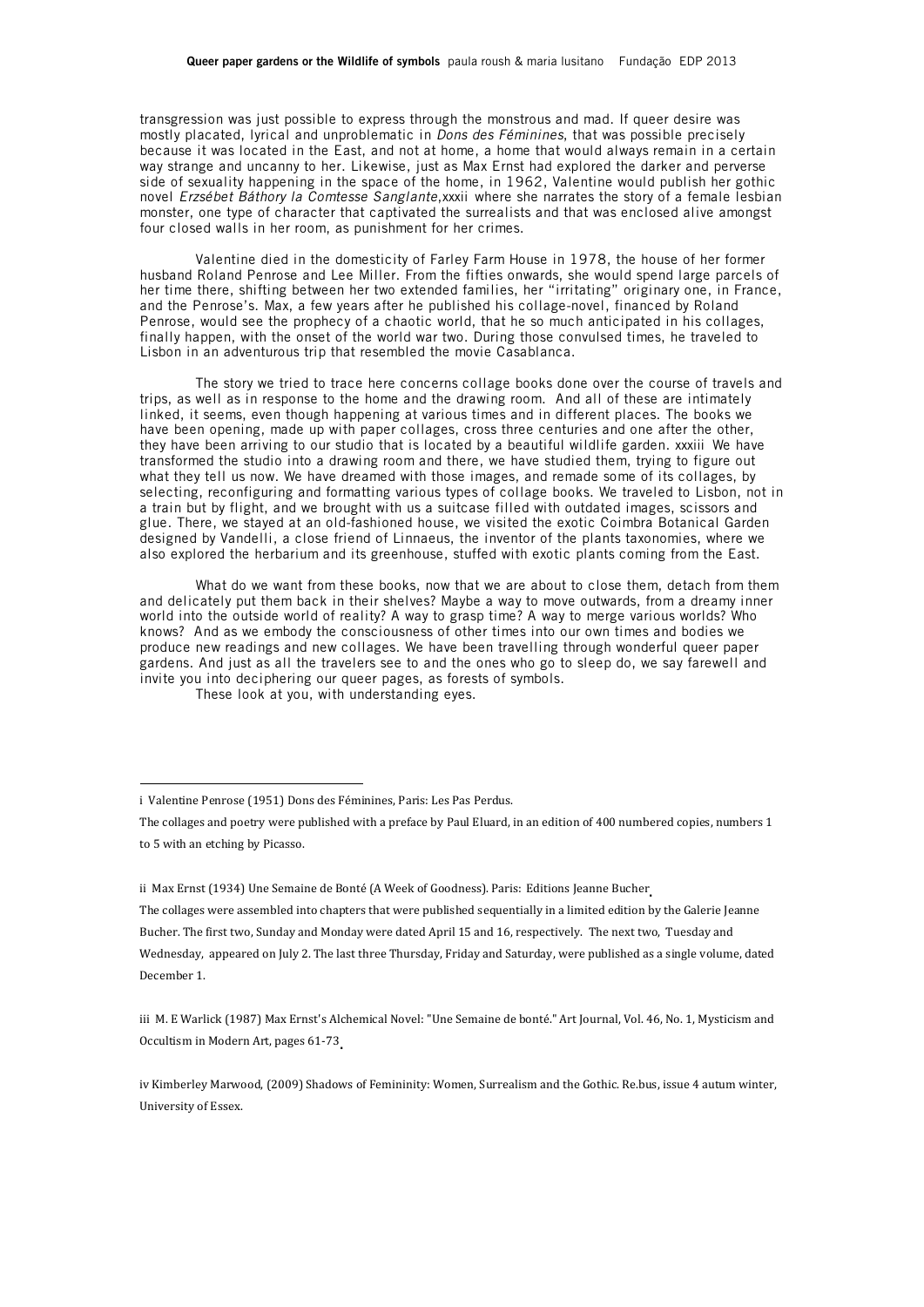v Georgiana M. M. Colvile (1996) Through an Hour-glass Lightly: Valentine Penrose and Alice Rahon Paalen, in King, Russell and McGuirk, Bernard, Eds. Reconceptions Reading Modern French Poetry, pages 81-112. University of Nottingham.

vi Valentine Penrose (1937) 'À Une Femme, À Une Route', in Poèmes. Premier Cahier de Habitude de la Poésie, Paris, G.L.M.

vii Valentine Penrose (1937) Poèmes. Premier Cahier de Habitude de la Poésie, Paris: G.L.M.

viii Alice Rahon (1938) Muttra. Sablier Couché Paris: Editions Sagesse.

 

ix Marie-Jo Bonnet (2000) Les Deux Amies: Essai Sur le Couple de Femmes dans L'art. Paris: Editions Blanche.

x Paul Eluard (1951) Preface to Valentine Penrose. Dons des Féminines: Paris: Les Pas Perdus.

xi Karen Humphreys (2006) Collages Communicants: Visual Representation in the Collage-Albums of Max Ernst and Valentine Penrose. Contemporary French and Francophone Studies, 10:4, 377-387.

xii Kimberley Marwood (2009) Shadows of Femininity: Women, Surrealism and the Gothic. In: re·bus Issue 4 Autumn/Winter, p. 7.

xiii Hall Foster (1993) Compulsive Beauty. Massachussets: MIT Press.

xiv Michael Jennings and Howard Eiland (2002) Walter Benjamin: Selected Writings, Volume III, Paris, Capital of the Nineteenth Century, Writings 1935-1938. Cambridge: Harvard University Press.

xv Judith Halberstam (1995) Skin Shows: Gothic Horror and the Technology of Monsters. Durham and London: Duke University Press, p.6

xvi 19 Marina Warner (1995) From the Beast to the Blonde: On Fairytales and their tellers. London: Vintage, p. 383.

xvii Sigmund Freud,(1919 /2003) The "Uncanny," In Sigmund Freud, The Uncanny, David McLintock (trans.). New York: Penguin, pp. 123.

xviii In 1931, in his article "A Small History of Photography", Walter Benjamin described the optical unconscious, connecting it to the possibilities of registering the unconscious, that the invention of photography had enabled: "For it is another nature that speaks to the camera than to the eye: other in the sense that a space informed by human consciousness gives way to a space informed by the unconscious. Whereas it is commonplace that, for example, we have some idea what is involved in the act of walking, if only in general terms, we have no idea at all what happens during the fraction of a second when a person steps out. Photography, with its devices of slow motion and enlargement, reveals the secret. It is through photography that we first discover the existence of this optical unconscious, just as we discover the instinctual unconscious through psychoanalysis."(p. 243)

xix Nicholas Royle (2003) The Uncanny. Manchester: Manchester University Press, p.9

xx Sigrid Schade (1995) Charcot and the Spectacle of the Hysterical Body: The 'pathos formula' as an aesthetic staging of psychiatric discourse - a blind spot in the reception of Warburg. Art History Vol. 18 No. 4, pages 499- 517